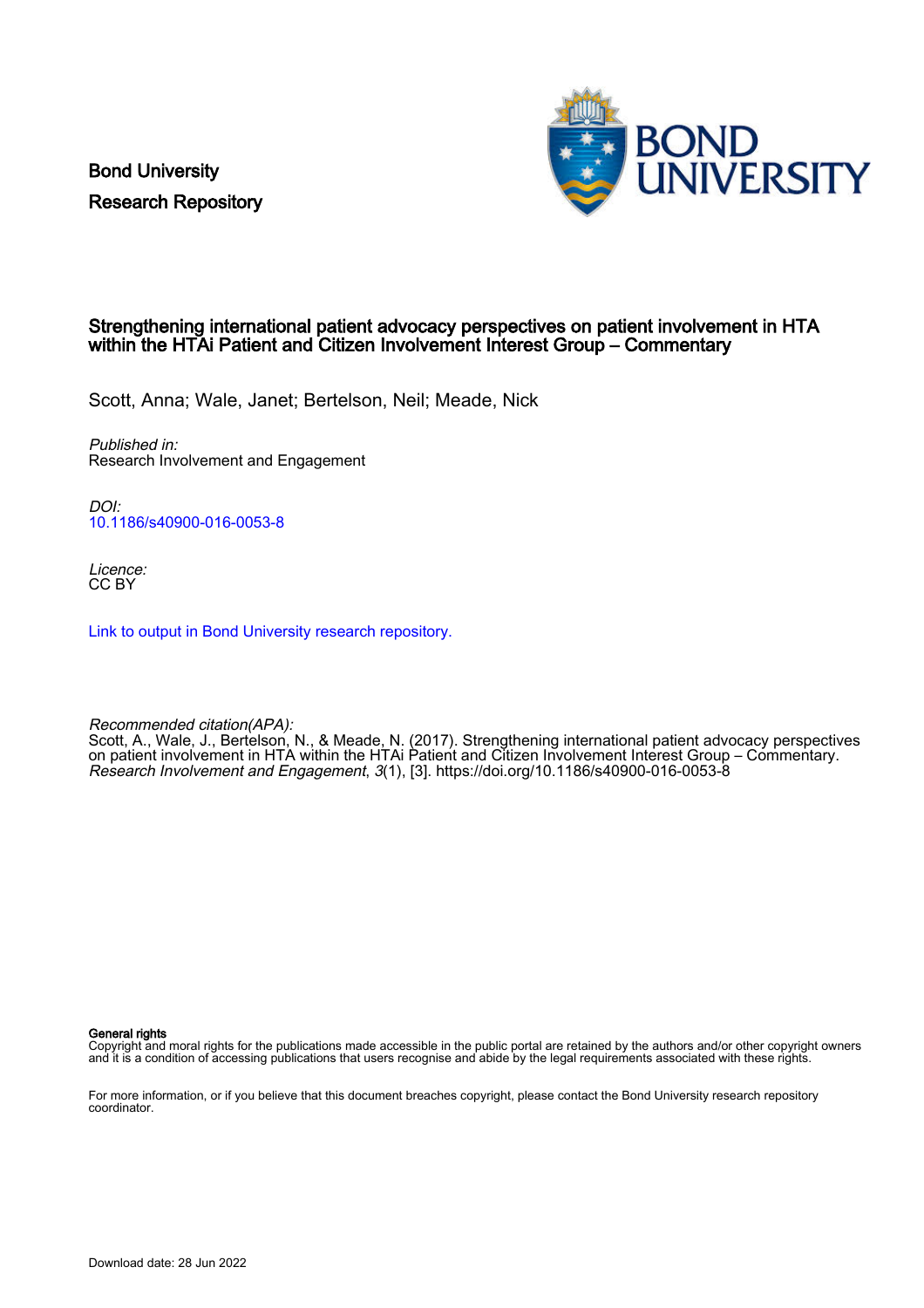# **COMMENTARY COMMENTARY COMMENTARY**



# Strengthening international patient advocacy perspectives on patient involvement in HTA within the HTAi Patient and Citizen Involvement Interest Group – **Commentary**

Janet L. Wale<sup>1\*</sup>, Anna Mae Scott<sup>2</sup>, Neil Bertelsen<sup>3</sup>, Nick Meade<sup>4</sup> on behalf of HTAi Patient and Citizen Involvement in HTA Interest Group (PCIG)<sup>5</sup>

\* Correspondence: [socrates111@bigpond.com](mailto:socrates111@bigpond.com) 1 Patient advocate, 11A Lydia Street, Brunswick, Victoria 3056, Australia Full list of author information is available at the end of the article

### Plain Language Summary

Health Technology Assessment (HTA) is an evidence-based decision-making process, focusing on evaluating health technologies for funding within a healthcare system. 'Health technologies' include medications, medical devices, diagnostics, medical procedures and services. Health Technology Assessment international (HTAi) is a global society for those who produce, use, participate in, or encounter HTA. The HTAi Secretariat supports special interest groups within HTAi. One such special interest group, the Patient and Citizen Involvement in HTA Interest Group (PCIG), focuses on strengthening patient involvement in HTA. PCIG's members are from HTA agencies, research, industry, and patient organisations. We describe the steps PCIG has taken to form an international panel of patient advocates (the Patient Panel) as an autonomous group within its governance structure that reports directly to the PCIG Steering Committee. The Patient Panel was established in order to strengthen meaningful patient involvement in HTA by working co-productively with other PCIG members to develop resources accessible to patient organisations. Patient advocates known to be active within HTA in their own countries were invited to form the inaugural group, with one person appointed to chair the group for the first year. Documentation had been prepared to inform potential members and set out potential roles as seen by the Steering Committee. The appointed Patient Panel is defining its own terms of reference, goals and objectives. The Panel Chair is a member of the PCIG Steering Committee, and is mentored by the retiring PCIG chair. A registry of activities is part of monitoring and evaluation.

(Continued on next page)



© The Author(s). 2017 Open Access This article is distributed under the terms of the Creative Commons Attribution 4.0 International License ([http://creativecommons.org/licenses/by/4.0/\)](http://creativecommons.org/licenses/by/4.0/), which permits unrestricted use, distribution, and reproduction in any medium, provided you give appropriate credit to the original author(s) and the source, provide a link to the Creative Commons license, and indicate if changes were made. The Creative Commons Public Domain Dedication waiver ([http://creativecommons.org/](http://creativecommons.org/publicdomain/zero/1.0/) [publicdomain/zero/1.0/\)](http://creativecommons.org/publicdomain/zero/1.0/) applies to the data made available in this article, unless otherwise stated.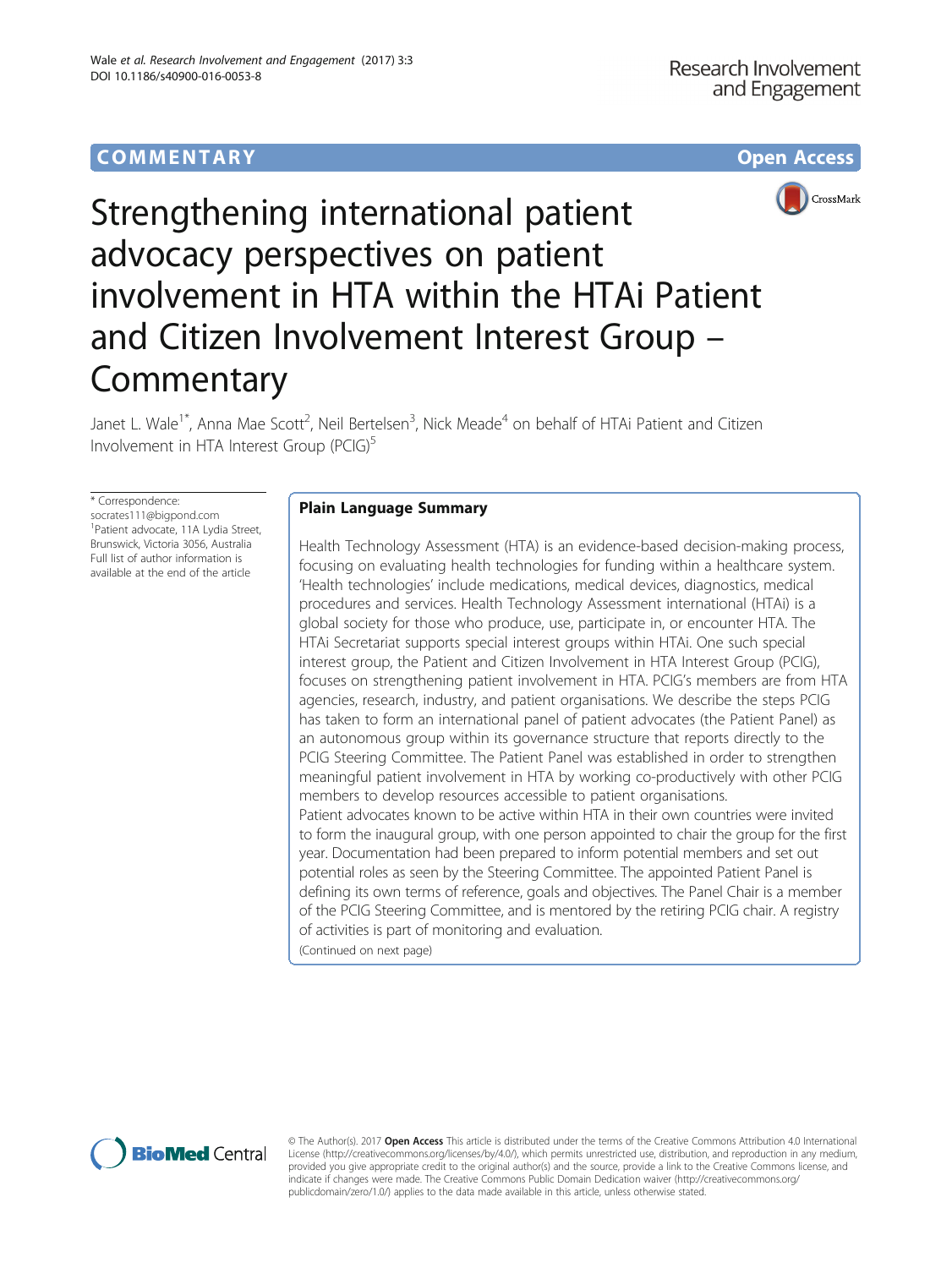#### (Continued from previous page)

#### Abstract

**Background** Health Technology Assessment (HTA) is an evidence-based decisionmaking process, focusing on evaluating health technologies for funding within a healthcare system or medical insurance system. 'Health technologies' are understood broadly, and include medications, medical devices, diagnostics, medical procedures and services. Health Technology Assessment international (HTAi) is a global society for those who produce, use, participate in, or encounter HTA. The HTAi Secretariat supports special interest groups within HTAi, including the Patient and Citizen Involvement in HTA Interest Group (PCIG), which focuses on strengthening patient involvement in HTA. PCIG's members come from HTA agencies, research, industry, and patient organisations.

Main body We describe the steps the PCIG has taken to form an international panel of patient advocates as an autonomous group within its governance structure, reporting directly to the PCIG Steering Committee. Patient advocates known to be active within HTA in their own countries were invited to form the inaugural group. One person was invited to chair the Panel for the first year of its operation, based on the candidate's experience of working across diseases and countries, and being new to HTAi. Documentation was prepared to inform potential members of the Panel and set out potential roles as seen by the Steering Committee. The Panel came into being in March 2016 and is now setting out its own working principles, goals and objectives. The Panel Chair is a member of the PCIG Steering Committee, and is mentored by the previous PCIG chair. A registry of activities has been set up as part of monitoring and evaluation. The Patient Panel is intended to provide a focus within the PCIG for patient advocates to work among themselves and co-productively through the PCIG Working Groups to develop mutual understanding and strengthen meaningful patient involvement in HTA internationally. Patient advocates can benefit from a clear understanding the evidence requirements within HTA and how information can be effectively presented by patient groups to decision-making bodies.

**Conclusion** The HTAi Patient and Citizen Involvement Interest Group has set up a Patient Panel consisting of patient advocates. The intent is to work co-productively to advance patient involvement in HTA.

Keywords: Patient involvement, Patient engagement, Patient and citizen involvement interest group, Health technology assessment, Co-production, Evaluation

### Background

Health Technology Assessment (HTA) is an evidence-based decision-making process, focusing on evaluating health technologies for funding within a healthcare system or medical insurance system. HTA is formally defined as "the systematic evaluation of the clinical effectiveness and/or cost-effectiveness and/or the social and ethical impact of a health technology on the lives of patients and the health care system" [[1\]](#page-9-0). 'Health technologies' are understood broadly, and include medications, medical devices, diagnostics, medical procedures and services.

Health Technology Assessment international, or HTAi, is the international society for the promotion of HTA as a means of informing evidence-based healthcare decision making. HTAi's mission is to support and promote the development, communication, understanding and use of HTA around the world as a scientifically-based means of promoting the introduction of effective innovations and the effective use of resources in health care [[2\]](#page-9-0). HTAi also serves as an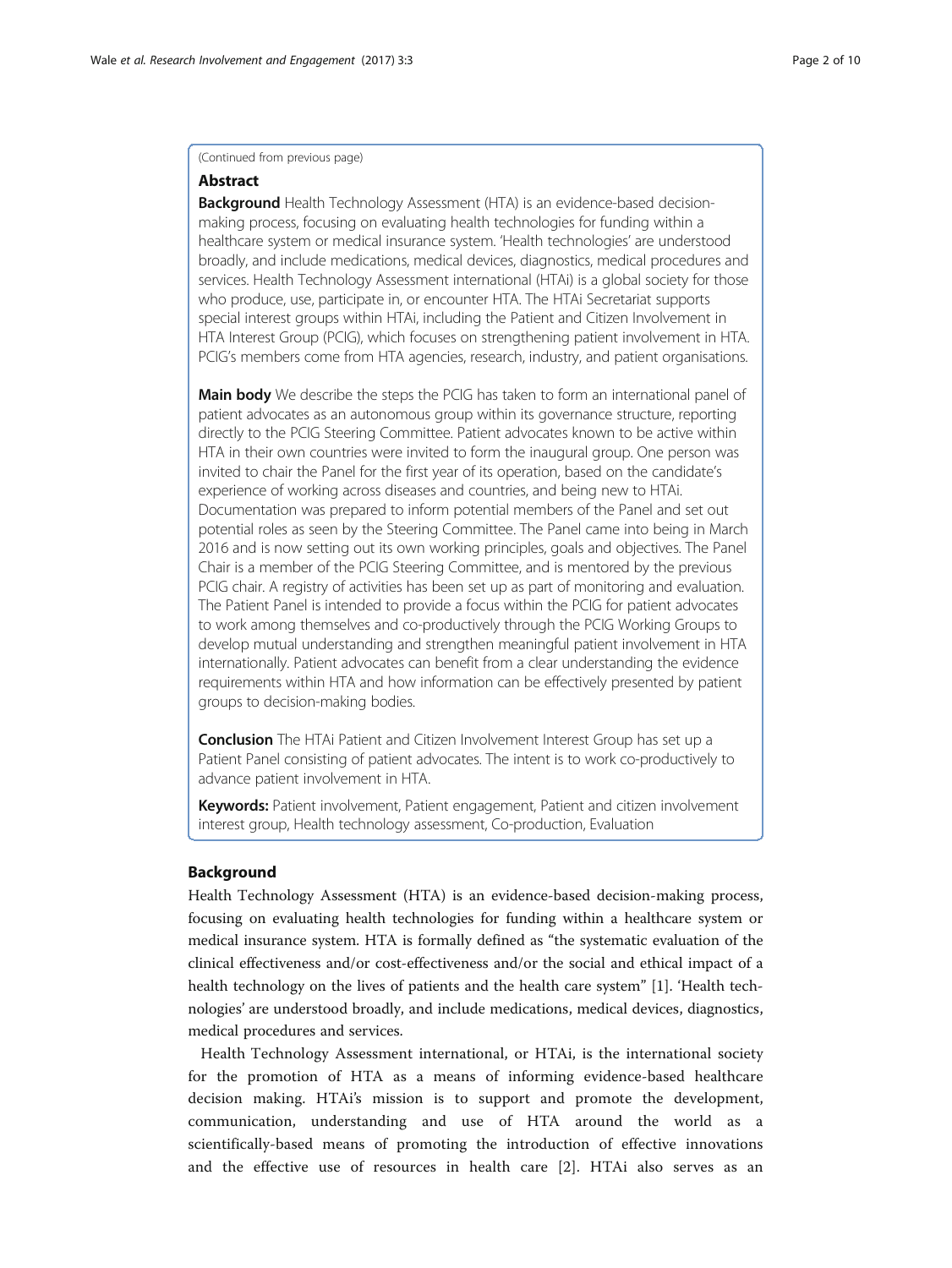umbrella organisation for interest groups focused on specific aspects of HTA, such as ethics, hospital-based HTA, HTA in developing countries, and patient and citizen involvement [\[3](#page-9-0)].

The Patient and Citizen Involvement in HTA Interest Group (PCIG) is the focus of the present commentary, in particular the process and outcome of PCIG's initiative to set up a Patient Panel within its governance structure. By sharing our process and its outcome we aim both to attract interest in the Panel and to assist other groups endeavouring to establish similar panels.

HTAi collects annual membership dues from its members, and organises annual meetings for which it seeks both public and industry sponsorship. Reduced membership fees are paid by patient advocates, although at present it is possible to join the PCIG without becoming an HTAi member. In order to encourage participation in the annual meetings, patient advocates and delegates from low and low-middle income countries have the opportunity to apply for travel grants, made available by HTAi. Some funding is also annually distributed by HTAi among the interest groups, including PCIG. In recent years, PCIG has sought funding from the HTAi Board to enable a yearly face-to-face meeting to further its work; this covers at least some of the participants' expenses. Other funding for PCIG's activities has come from grants from industry for specific projects, and in 2016 from the Pharmaceutical Research and Manufacturers of America (PhRMA) through the HTAi Secretariat. However, the bulk of the work within the PCIG, including as members of PCIG working groups and the PCIG Steering Committee, is carried out in members' own time and is unpaid by HTAi. The interest groups provide an annual report to the HTAi Board, including details on expenditures. The chairs of the interest groups are part of an HTAi Board-led steering committee as a mechanism to provide accountability on the part of the interest groups and the Board.

#### Main text

#### The Patient and Citizen Involvement in HTA Interest Group

The Patient and Citizen Involvement in HTA Interest Group (PCIG) was established in 2005. The overarching aim of the PCIG is to enhance the quality and relevance of HTA through patient and citizen involvement [[4\]](#page-9-0). The PCIG objectives are to: either promote or develop robust methodologies to incorporate patient perspectives in HTA, and share good practices in patient and public involvement in HTA processes; strengthen HTA by systematic incorporation of patient perspectives; support countries with limited experience with HTA and incorporating patient and citizen perspectives; and demonstrate the value and impact of patient and public engagement in HTA.

PCIG's membership consists of over 250 individuals from HTA agencies, industry, patient advocates, researchers and others who are interested in or working with patients and caregivers who seek access to healthcare interventions through formal mechanisms such as HTA. Members are linked through a monthly e-bulletin, and have the opportunity to convene at an annual business meeting held during HTAi annual meetings, as well as to participate in workshops and panel sessions held at this event.

PCIG is organised into three working groups (see Fig. [1](#page-4-0)) and members can volunteer to participate in a working group that is aligned to their particular interests. The objectives of the Methods and Impact Working Group are to identify robust evidence that can impact on HTA decision making about the views and preferences of patients. It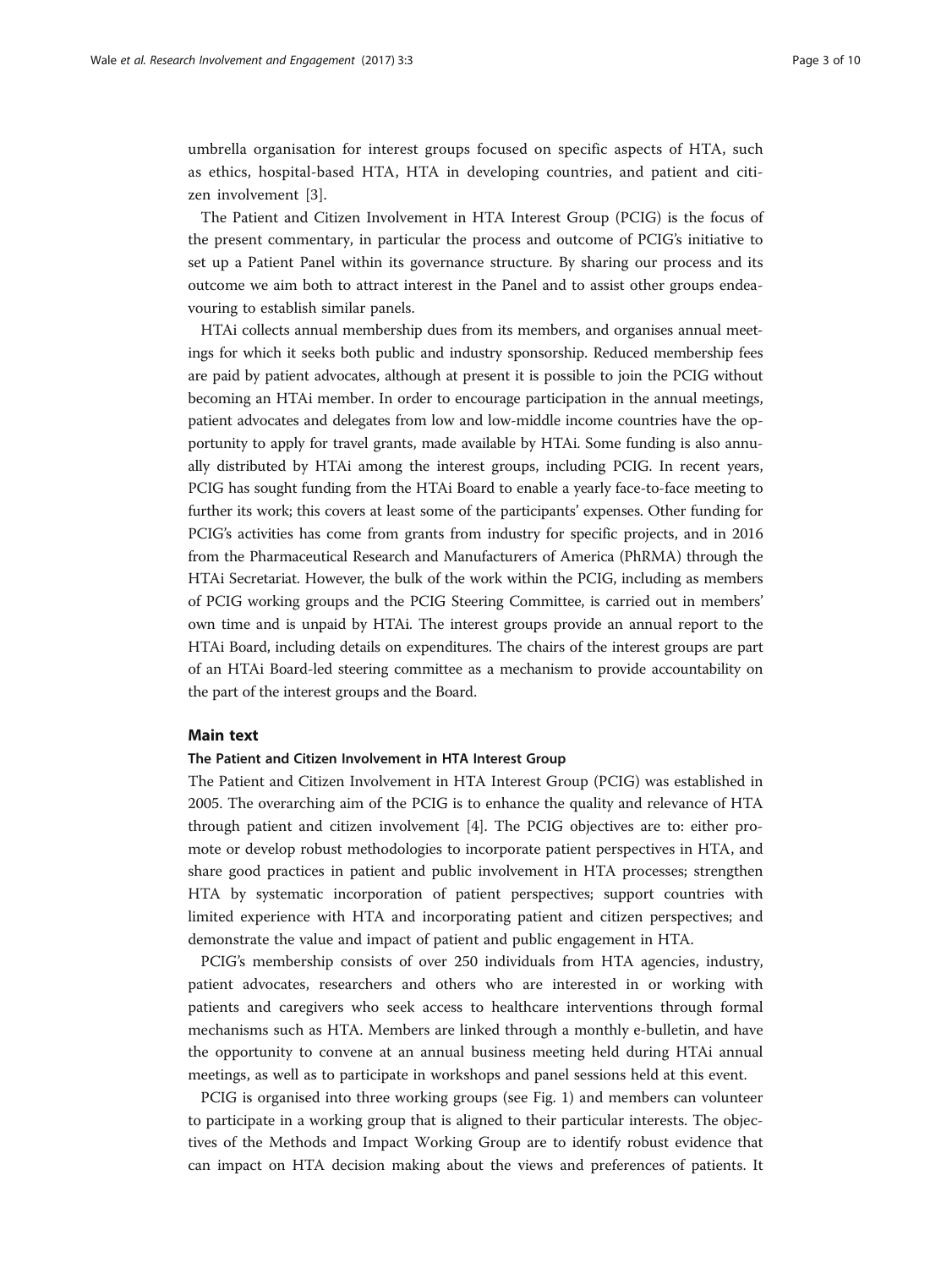<span id="page-4-0"></span>

aims to share information about research methodologies and research findings and build an evidence base for the impact of patient involvement in HTA. The Patient Involvement and Education Working Group seeks to promote knowledge, skills and opportunities for meaningful patient involvement in HTA activities in countries in all regions of the world. The Citizen and Community Involvement Working Group concentrates on the role of public or citizen and community involvement in HTA. The members of all three working groups collaborate on projects both within and across working groups, develop materials and resources, and identify gaps in current knowledge around patient and citizen involvement in HTA. Some of these projects have included: the Values and Quality Standards for patient involvement in HTA, generic templates for patient group submissions to HTA agencies, guidance on making submissions, ethics guidance for patient organisations, and frequently asked questions [[4](#page-9-0), [5](#page-9-0)].

The structure and work of the PCIG is overseen by a Steering Committee. The Steering Committee's remit is to oversee the governance and activities of the PCIG, including coordination of the overall strategy, promotion of the outputs of the Interest Group, and reporting back to the HTAi Board through the Chair. The Steering Committee consists of 12 members who are researchers, people working with patient and public involvement in HTA agencies, independent consultants, a patient organisation (European Patients' Forum) representative, and patient advocates. It was the Steering Committee that saw the need to strengthen the voices of patient advocates in the work of the PCIG by forming an international group of patient advocates with experience in HTA. This could be done in a focused and collaborative way by following the concepts of person-centred health care, in that a health system is there to meet the needs of patients.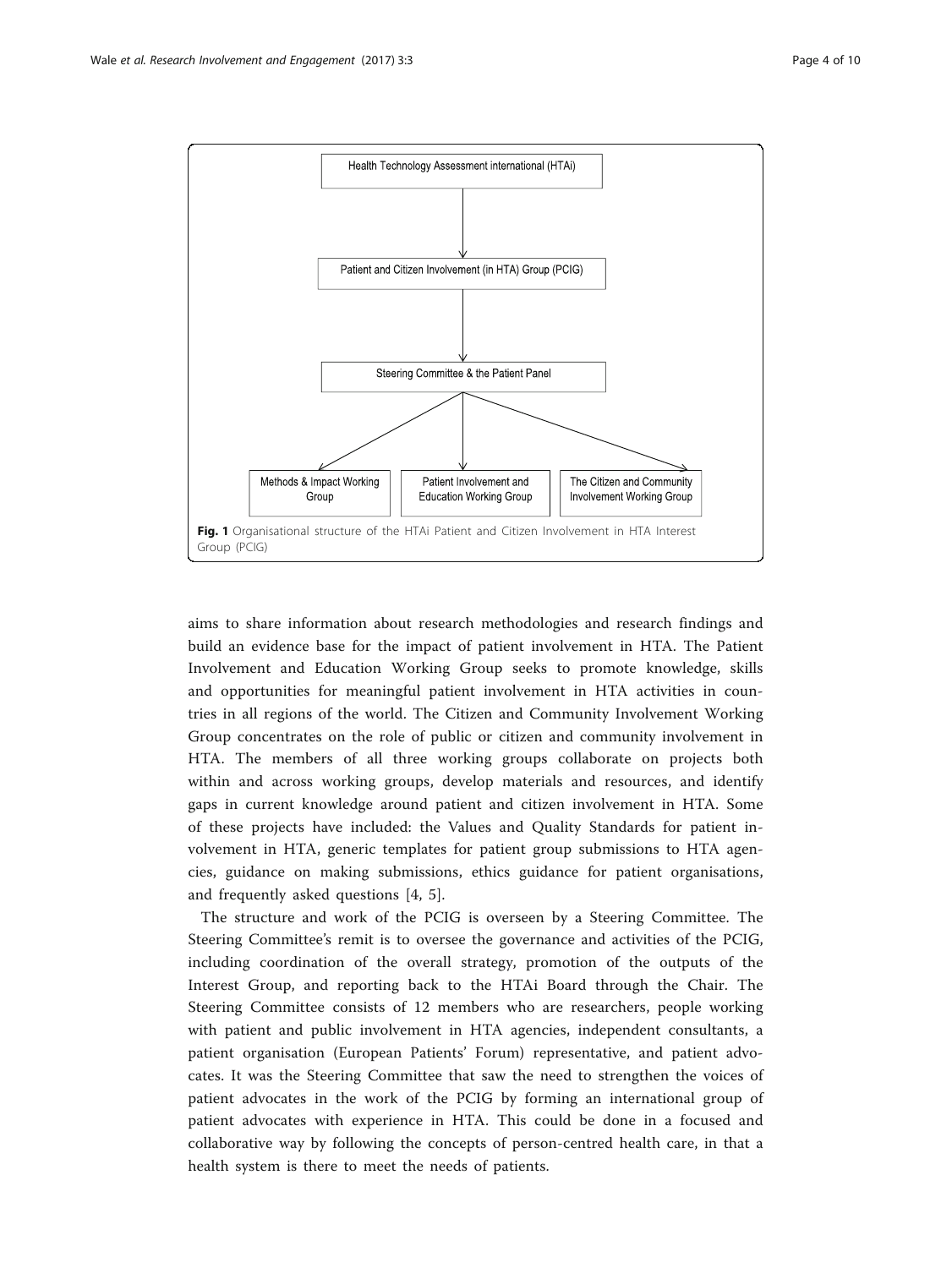#### Principles followed by the Patient and Citizen Involvement in HTA Interest Group

As part of its work, the PCIG has developed a set of values or principles to be upheld in the involvement of patients and the public in HTA processes, together with quality standards [[6\]](#page-9-0). The values are as follows:

- Relevance: Patients have knowledge, perspectives and experiences that are unique and contribute to essential evidence for HTA.
- Fairness: Patients have the same rights to contribute as other stakeholders and have access to processes that enable effective engagement.
- Equity: Patient involvement contributes to equity by seeking to understand the diverse needs of patients with a particular health issue, balanced against the requirements of a health system that seeks to distribute resources fairly.
- Legitimacy: Patient involvement facilitates those affected by the HTA recommendations or decisions to participate; contributing to the transparency, accountability and credibility of the decision-making process.
- Capacity building: Patient involvement processes address barriers to involving patients and build capacity for patients and HTA organizations to work together.

These values are directed at HTA agencies and have been acknowledged, referenced and where applicable translated by HTA agencies in England, Scotland, France, Belgium, Colombia and Canada [[7\]](#page-10-0). They are also applicable to the Patient Panel and underpin its ability to function effectively within the PCIG.

#### Patient-centeredness

In May 2014, the World Health Organization approved a resolution urging member states to establish and utilise health technology assessment processes in support of universal health coverage [\[8\]](#page-10-0). Inclusion of patient perspectives in the HTA process can therefore be seen as a means of supporting and ensuring universal access to healthcare interventions that are needed, appropriate, and accepted by patients for their care [[8\]](#page-10-0).

Some countries have directed their efforts toward patient-focused HTA, in line with the principles of person-centred health care that advocate shared decision making, selfmanagement, and patient empowerment [[9, 10\]](#page-10-0). England, Scotland, and Canada, for example, have established mechanisms for the involvement of patients and the public in their HTA processes, at The National Institute for Health and Care Excellence (NICE), Scottish Medicines Consortium (SMC), and the Canadian Agency for Drugs and Technologies in Health (CADTH), respectively.

In line with health systems that embrace patient involvement in health care and health policy, as well as with its own set of principles, the PCIG has restructured to be more inclusive of patient advocates and to set up a Patient Panel. The Panel is intended to provide patient advocates and their patient organisations a stronger voice in the governance and activities of the Interest Group.

#### Setting up the HTAi Patient Panel

The possibility of establishing an international group of patient advocates within the PCIG was first raised in 2015, by the then Chair (JW). This concept was raised with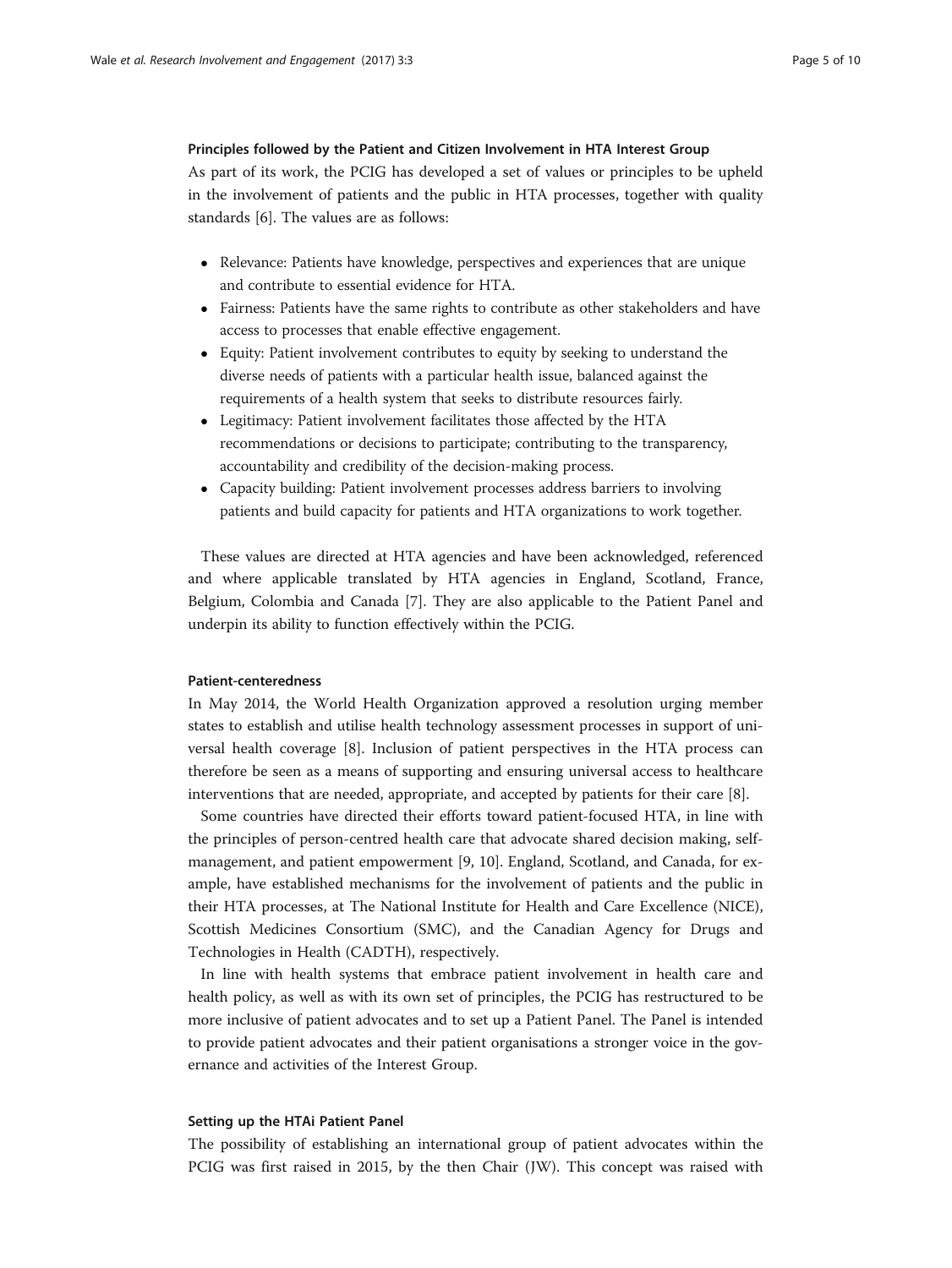the PCIG Steering Committee (SC) as a means of achieving a more democratic and effective way of operating the PCIG. It was modelled on the advisory group of regulators that has been set up to provide regulatory support to another interest group within HTAi, the HTA-Regulatory Interactions Interest Group. The model of a multi-stakeholder patient involvement interest group that incorporates a definable group of patient advocates to give them a well-defined voice was therefore adopted from within HTAi itself, rather than from other international organisations in HTA. It differs from the International Society for Pharmacoeconomics and Outcomes Research (ISPOR) model of a Patient Centred Special Interest Group and its Patient Engagement in Research Working Group that involves patient advocates and other HTA stakeholders in clinical outcomes research [[11, 12](#page-10-0)]. The Steering Committee recognised the advantage of having a defined group of patient advocates working within the PCIG and therefore making valuable contributions to the work of the PCIG, following the principle of 'together we are stronger'.

It was necessary to prepare documents for potential Panel members, with information on HTA, HTAi, the PCIG itself, as well as on the envisioned roles for the potential members of the Patient Panel [\[13\]](#page-10-0).

The Chair of the Patient Panel was to become a member of the PCIG SC; and the Patient Panel was to sit alongside the SC (see Fig. [1](#page-4-0)). Establishing the Patient Panel required revision of the Terms of Reference of the SC, as well as a strengthening of the process for declaration of interests. The latter was done to improve transparency about membership of the Interest Group. These changes were approved by the Interest Group members at its 2016 Annual Business Meeting.

Identification of potential members of the Patient Panel was undertaken by the then Chair, herself a patient advocate, and the other Steering Committee members. PCIG were looking for a balanced group of patient advocates in the area of HTA who were held in high esteem by their colleagues, and international representation. One of the considerations around asking patient advocates to become involved is that they are busy individuals with high demands on their time, and HTAi is not the only international not-for-profit organisation working in this space – others include, for example, ISPOR and Develop Innovate Advance (DIA), which are also actively involved in the European public-private Innovative Medicines Initiative (IMI) funded European Patients Academy on Therapeutic Innovation (EUPATI). However, the PCIG has shown itself to be effective as a group in working with patient advocates and others to develop a library of resources that are widely used, as previously described. We were able to send out formal invitations to potential Panel members, and the Patient Panel was finalised in March 2016, with members of the PCIG formally notified in the same month. The Chair of the Patient Panel was identified after careful consideration of the composition of the Panel. The key considerations were that: the candidate be knowledgeable in the area of HTA, has experience in working with people from patient support groups across a range of diseases and from different countries, and that they were new to the PCIG. The Patient Panel Chair is being mentored by the now previous chair of the PCIG, and provided with secretarial support, to ensure that they are supported as they take up this collaborative role. Although the inaugural Chair of the Patient Panel was identified by the SC, and appointed for an initial period of one year, it is envisioned that the Panel will subsequently appoint its own chair. The Chair is a member of the Steering Committee of the PCIG under the new PCIG SC Terms of Reference.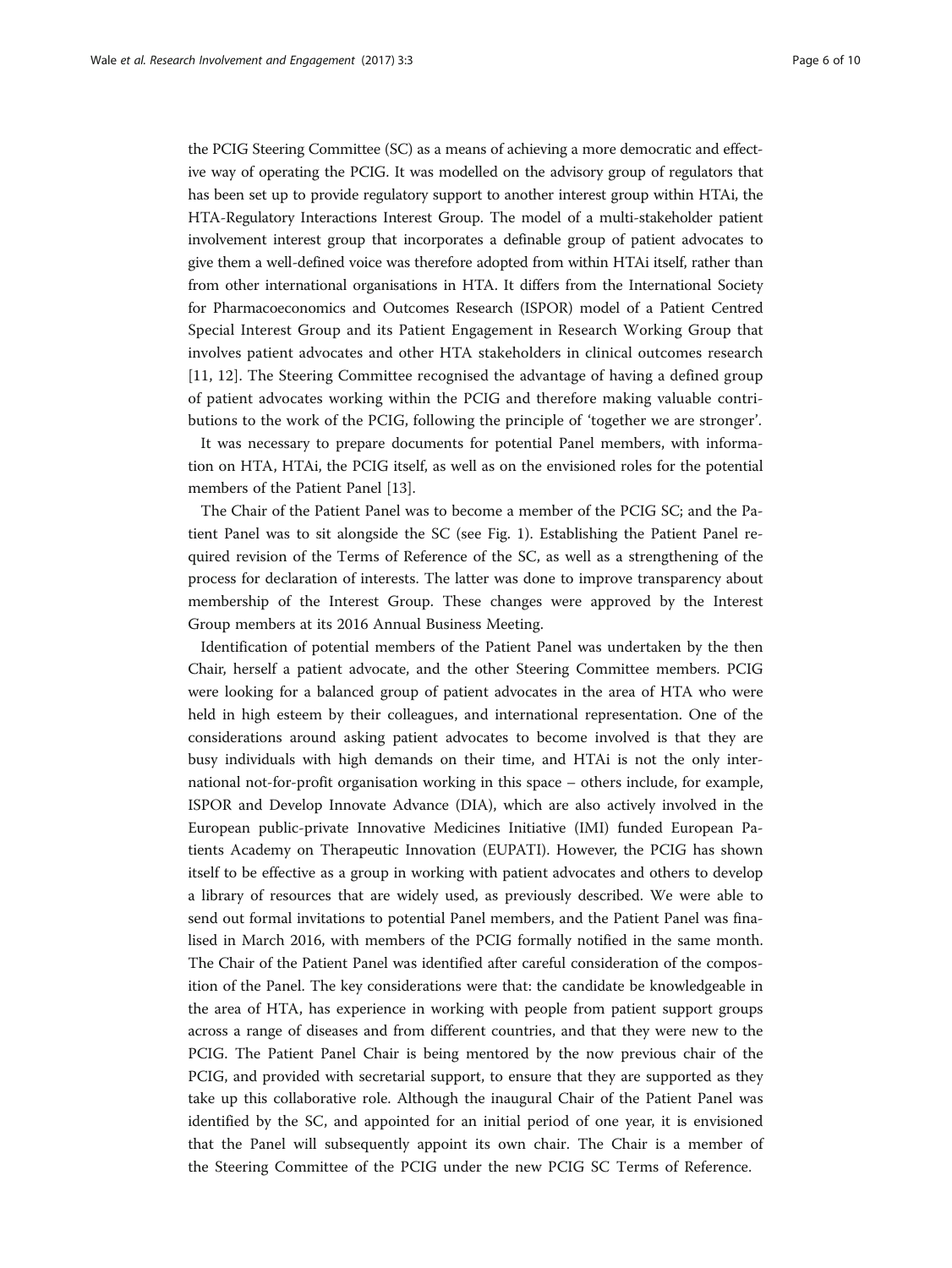Already the international Patient Panel is becoming familiar with the work of the HTAi, PCIG and their members, and is exploring ways in which its efforts can be mutually beneficial. The first face-to-face interactions took place at the HTAi annual conference in June 2016, in Tokyo, where the Patient Panel actively contributed by commenting on the clarity of the website for the event in terms of who the HTAi stakeholders actually are; providing background material [[14](#page-10-0)]; presenting at the PCIG full-day workshop 'East Meets West: what we can learn from each other about patient perspectives and adding value to HTA and policy decision making'; providing input into a Policy Forum Panel presentation; and attending the 2016 Annual Business Meeting. It also contributed to the 2016 PCIG Working Groups' annual face-to-face meeting. Panel members are particularly interested in learning from each other and from the PCIG about how patient involvement in HTA in their own countries can be built on and improved, and upskilling in cross-border collaboration on HTA, for example in the European Union.

#### Identified roles of the Patient Panel

The Patient Panel is intended to be a collaborative and supportive 'forum' of patient advocates, developing discussions to address the purpose, processes, facilitators and barriers for patient and public involvement in a range of countries. To this end, it is envisioned that the Patient Panel members will collaborate with other PCIG members to strengthen methodologies for capturing patient perspectives in HTA. They will develop their own goals and objectives. Until then, the Patient Panel's key roles, as identified by the SC, include:

- providing a strong representation of patient views alongside those of the views of other stakeholders within the PCIG;
- enabling a supportive environment for patient advocates as valued stakeholders;
- acting as a sounding board for new PCIG projects and contributing ideas, assessing their relevance and practicality for patient organisations;
- developing their own projects through broad discussions.

It needs to be emphasised that the Patient Panel will devise its own work plan, priorities and terms of reference. A registry of activities has been initiated to facilitate an evaluation of their activities within the PCIG.

#### Patient Panel membership

Currently, a core group of nine international patient advocates with experience in contributing to HTA processes in their own countries form the Patient Panel. This number is anticipated to grow as the Panel becomes more established. The current members come from one international organisation and six national organisations, in England, Scotland, Netherlands, Canada, Taiwan, and Australia. Because the Panel is selfgoverning, it can broaden its membership to add strengths and to encompass more countries.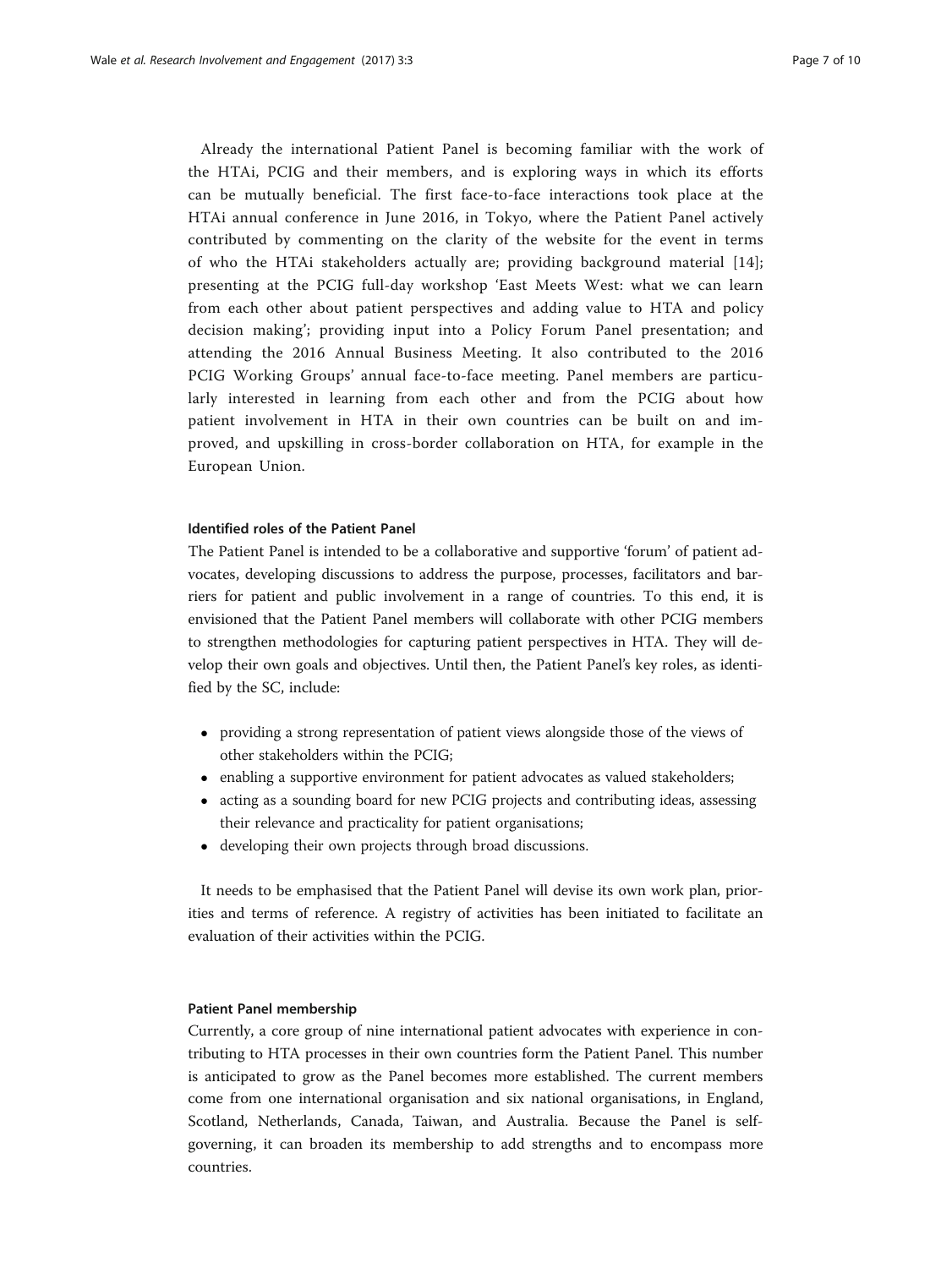#### Moving forward

The impetus for forming the Patient Panel came from within the HTAi PCIG Steering Committee, who sought patient advocates with HTA experience, the potential to make a valuable contribution to the Panel, and who were willing and committed to be part of the Panel. International diversity was a key consideration. The SC designed a structural framework for the Patient Panel while leaving details on how it would operate and the principles under which it would function up to the Panel and its Chair to develop, with approval by the SC. The Patient Panel have had one teleconference, in September 2016, to begin discussions on these.

Some of the Patient Panel members attended the HTAi Annual Meeting in May 2016 and contributed to the PCIG one-day workshop. The Chair and two of the Patient Panel were able to attend the face-to-face meeting of the PCIG Working Groups in October 2016. Members who were present confirmed that the Panel is needed within the PCIG, as a source of patient opinions. Members value being involved in Working Group discussions as well as having the opportunity to have their own discussions and to share experiences. Each member belongs to a patient organisation and has access to other patient groups, so has the capacity to consult widely. The Patient Panel Chair stated that membership is based on the skills of the group (rather than country 'representation'). It is important that they are accessible to each other and the PCIG, and that they feel empowered to provide input, even if not asked. The terminology is often unclear in HTA such that a common language is needed for communication and upskilling relevant to HTA. Many patients and patient organisations are not aware of HTA and its function. HTA also needs to be transparent and patient input and its impact made visible. Conflicts of interest need to be managed. The Patient Panel will be part of the solution to these issues by working collaboratively with PCIG and HTAi.

The Patient Panel needs to identify best strategies for communicating with the PCIG and, at the same time, how to be of most value to the patient community. It can also undertake to lead on better relationships between patient organisations and HTA agencies, outside of the formal relationships within agency advisory groups.

#### Challenges

The Patient Panel, as with the PCIG, has members from different countries. As with many international organisations, English is the language spoken within HTAi but is a second language for many people, which may present communication challenges. The structure of health systems and their culture also vary globally, and the role of patient advocates within the health systems. The PCIG has members from different stakeholder groups within HTA – including industry, researchers, decisions-makers, patients – who may have different perspectives on patient involvement in HTA. Furthermore, the PCIG, including the Patient Panel, has a limited budget, relying largely on goodwill to achieve its goals. Funding limits the ability to attend face-to-face meetings and much of its work is done through e-mail and teleconferencing using facilities provided by the HTAi Secretariat. However, face-to-face meetings occur at the HTAi Annual Meetings and in the second quarter of the year for Working Groups and now the Patient Panel.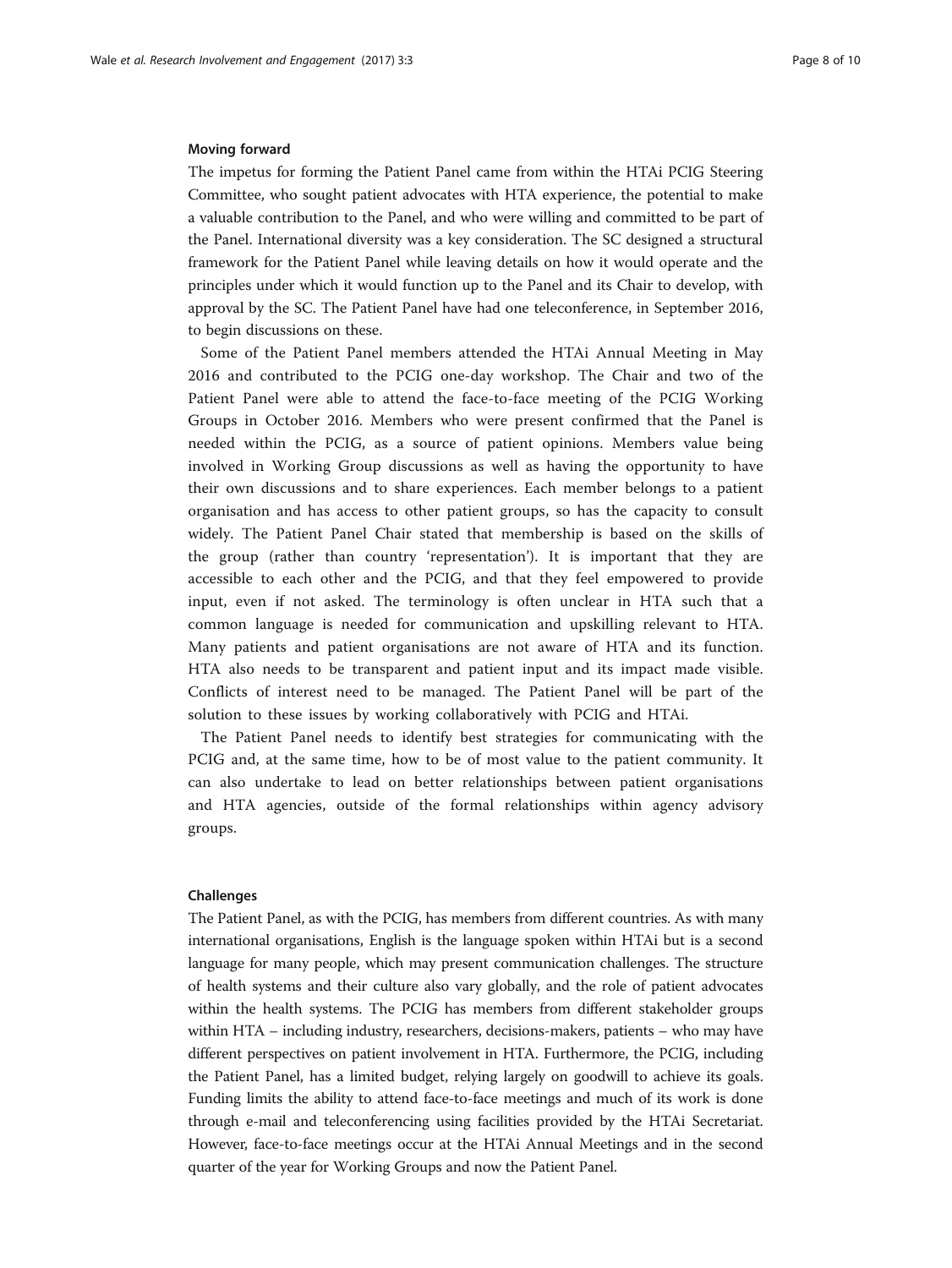#### <span id="page-9-0"></span>Conclusions

We describe here the initiative, the process, and the outcome of establishing a Patient Panel within the HTAi Patient and Citizen Involvement in HTA Interest Group. Although the Panel is still in its early stages, it will considerably strengthen and enrich the work of the PCIG, in addition to being consistent with the PCIG's own values and the increasing emphasis on patient-centeredness in health systems around the world.

#### Abbreviations

CADTH: Canadian Agency for Drugs and Technologies in Health; DIA: Develop Innovate Advance; EUPATI: European Patients Academy on Therapeutic Innovation; HTA: Health technology assessment; HTAi: Health Technology Assessment international; IMI: Innovative Medicines Initiative; ISPOR: Society for Pharmacoeconomics and Outcomes Research; NICE: The National Institute for Health and Care Excellence; PCIG: HTAi Patient and Citizen Involvement in HTA Interest Group; SC: PCIG Steering Committee; SMC: Scottish Medicines Consortium

#### Acknowledgements

We would like to acknowledge the Steering Committee members of the HTAi Patient and Citizen Involvement Interest Group and Dr Franz Pichler, Chair of the HTAi Regulatory Interactions & Conditional Coverage Interest Group, for their roles in this important step for our Interest Group. We thank Ann Single for her valuable comments on the manuscript. We would also like to thank peer reviewers whose comments and suggestions strengthened this piece.

Funding

Not applicable.

#### Availability of data and materials

Not applicable.

#### Authors' contributions

All authors contributed to this manuscript. JW produced the first draft the manuscript, to which AMS, JB and NM added substantive intellectual content. All authors read and approved the final manuscript.

Authors' information Not applicable.

Competing interests Not applicable.

#### Consent for publication

Not applicable.

#### Ethics approval and consent to participate

Not applicable.

#### Author details

<sup>1</sup>Patient advocate, 11A Lydia Street, Brunswick, Victoria 3056, Australia. <sup>2</sup>Centre for Research in Evidence Based Practice, Bond University, Gold Coast, Queensland 4229, Australia. <sup>3</sup>Neil Bertelsen Consulting, Eisenacher Straße 3, 10777 Berlin Germany. <sup>4</sup>Genetic Alliance UK, Unit 4D Leroy House, 436 Essex Rd, London N1 3QP, UK. <sup>5</sup>Health Technology Assessment international (HTAi), 1200 10405 Jasper Avenue, Edmonton, Alberta, Canada T5J 3N4.

Received: 6 September 2016 Accepted: 16 December 2016 Published online: 10 January 2017

#### References

- 1. Health Technology Assessment international. HTAi consumer and patient glossary: A beginner's guide to words used in health technology assessment. Version: 1. October 2009. Available from: [http://www.htai.org/fileadmin/](http://www.htai.org/fileadmin/HTAi_Files/ISG/PatientInvolvement/v2_files/Resource/PCISG-Resource-ENGLISH-PatientandConsumerGlossary-Oct09.pdf) [HTAi\\_Files/ISG/PatientInvolvement/v2\\_files/Resource/PCISG-Resource-ENGLISH-PatientandConsumerGlossary-](http://www.htai.org/fileadmin/HTAi_Files/ISG/PatientInvolvement/v2_files/Resource/PCISG-Resource-ENGLISH-PatientandConsumerGlossary-Oct09.pdf)[Oct09.pdf](http://www.htai.org/fileadmin/HTAi_Files/ISG/PatientInvolvement/v2_files/Resource/PCISG-Resource-ENGLISH-PatientandConsumerGlossary-Oct09.pdf). Accessed 23 Nov 2016.
- 2. Health Technology Assessment international. About HTAi 2015. Available from: [http://www.htai.org/htai/about](http://www.htai.org/htai/about-htai.html)[htai.html.](http://www.htai.org/htai/about-htai.html) Accessed 23 Nov 2016.
- 3. Health Technology Assessment international. Interest Groups: HTAi's Interest Groups (IGs) 2015. Available from: [http://www.htai.org/interest-groups/interest-groups.html.](http://www.htai.org/interest-groups/interest-groups.html) Accessed 23 Nov 2016.
- 4. Health Technology Assessment international. Patient and Citizen Involvement in HTA Interest Group 2015. Available from:<http://www.htai.org/interest-groups/patient-and-citizen-involvement.html>. Accessed 23 Nov 2016.
- 5. Single AN, Scott AM, Wale J. Developing guidance on ethics for patient groups collecting and reporting patient information for health technology assessments. Patient. 2016;9(1):1–4.
- 6. Patient and Citizen Involvement in HTA Interest Group. Values and Quality Standards for Patient Involvement in HTA June 2014. Available from: [http://www.htai.org/fileadmin/HTAi\\_Files/ISG/PatientInvolvement/v2\\_files/Info/](http://www.htai.org/fileadmin/HTAi_Files/ISG/PatientInvolvement/v2_files/Info/PCISG-Info-ValuesandStandards-30-Jun14.pdf) [PCISG-Info-ValuesandStandards-30-Jun14.pdf.](http://www.htai.org/fileadmin/HTAi_Files/ISG/PatientInvolvement/v2_files/Info/PCISG-Info-ValuesandStandards-30-Jun14.pdf) Accessed 23 Nov 2016.